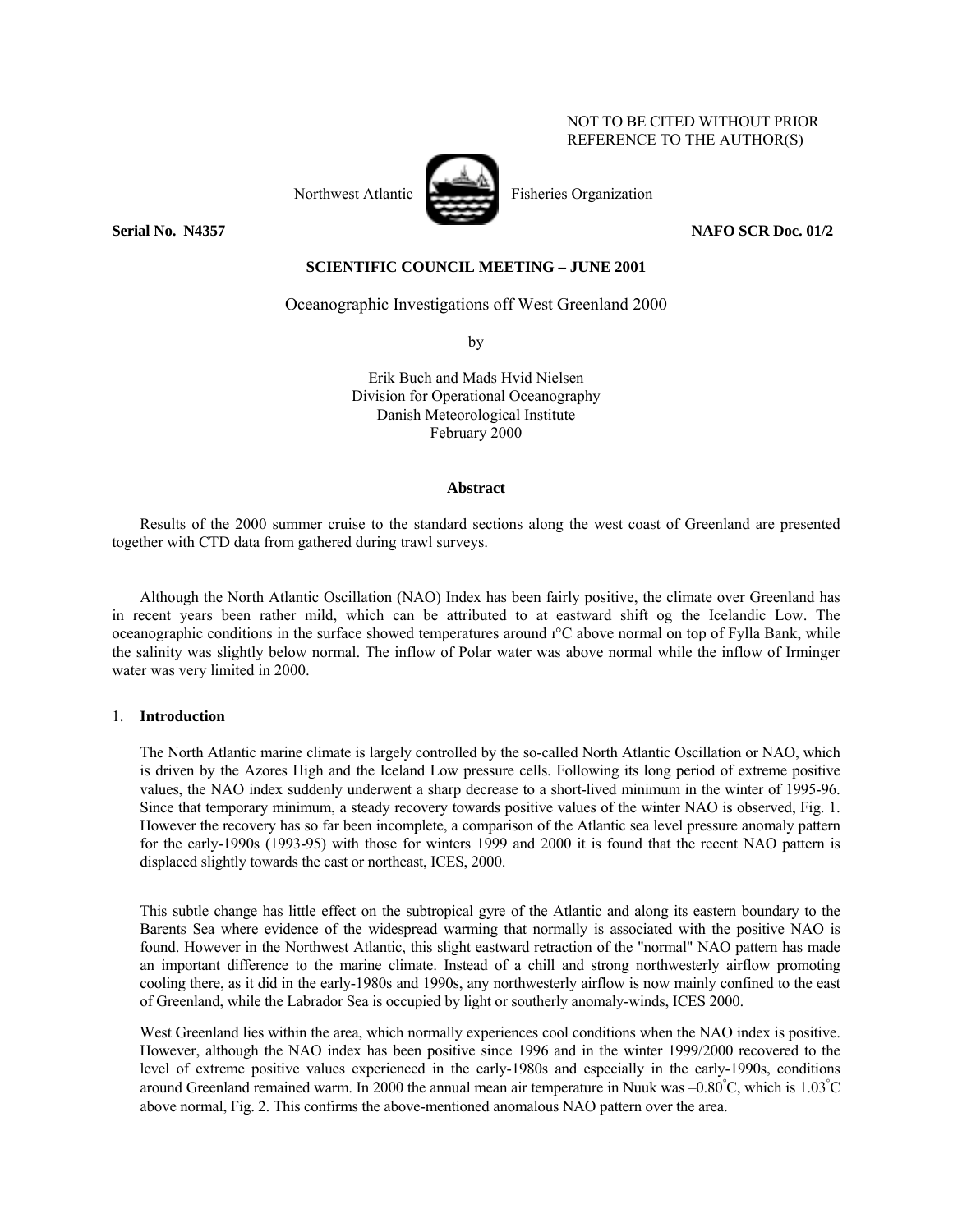Changes in the ocean climate in the waters off West Greenland generally follow those of the air temperatures. The relatively mild atmospheric conditions are reflected in the mean temperature on top of Fylla Bank in the middle of June, Fig. 3.

The 2000 temperature value  $(T = 2.45^{\circ}C)$  is the fifth highest temperature observed since the start of the time series in 1950, and thereby also well above the average value of 1.67°C for the whole 50-year period

### 2. **Measurements**

The 2000 cruise was carried out according to the agreement between the Greenland Institute of Natural Resources and Danish Meteorological Institute during the period June 29-July 10, 2000 onboard the Danish naval ship **"TULUGAQ".** Observations was performed on the following stations (see also Fig. 4):

- Cape Farewell St. 1 5
- Cape Desolation St. 1 5
- Frederikshaab St. 1- 5
- Fylla Bank St. 1- 5
- Lille Hellefiske Bank St. 1 5
- Holsteinsborg St. 1 5

On each station the vertical distributions of temperature and salinity was measured from surface to bottom, except on stations with depths greater than 750 m, where 750 m was the maximum depth of observation.

The cruise was blessed with favourable weather and ice conditions. "Vestice" was not present at the Holsteinsborg section. Close to Cape Farewell "Storis" was present, Fig. 5; but fortunately not in quantities preventing the measuring program being carried out.

# 3. **Data Handling**

Measurements of the vertical distribution of temperature and salinity were carried out using a SEABIRD SBE 9-01 CTD. For the purpose of calibration of the conductivity sensor of the CTD, water samples were taken at great depth on stations with depths greater than 500 m. The water samples were after the cruise analysed on a Guildline Portosal 8410 salinometer.

The CTD data were analysed using SEASOFT 4.217 software provided by SEABIRD.

CTD data collected by the Greenland Institute of Natural Resources during two cruises with R/V Adolf Jensen and two cruises with R/V Paamiut using the same instrumentation have gone through the same calibration and quality check.

All quality-controlled data are stored in the Marine Database at the Danish Meteorological Institute from where copies have been sent to ICES and MEDS.

# 4. **Oceanographic Conditions off West Greenland in 2000**

The surface temperatures and salinity's observed during the 2000 cruise are shown in Fig. 6. The cold and low salinity conditions observed off Southwest Greenland reflect the inflow of Polar Water carried to the area by the East Greenland Current. Water of Atlantic origin  $(T> 3^{\circ}C; S> 34.5 \text{ psu})$  is found at the surface only at the three outermost stations on the Cape Farewell Section.

The sea surface temperatures are generally higher in 2000 compared to 1999 in the entire area with temperatures well above  $5^{\degree}$ C in certain regions.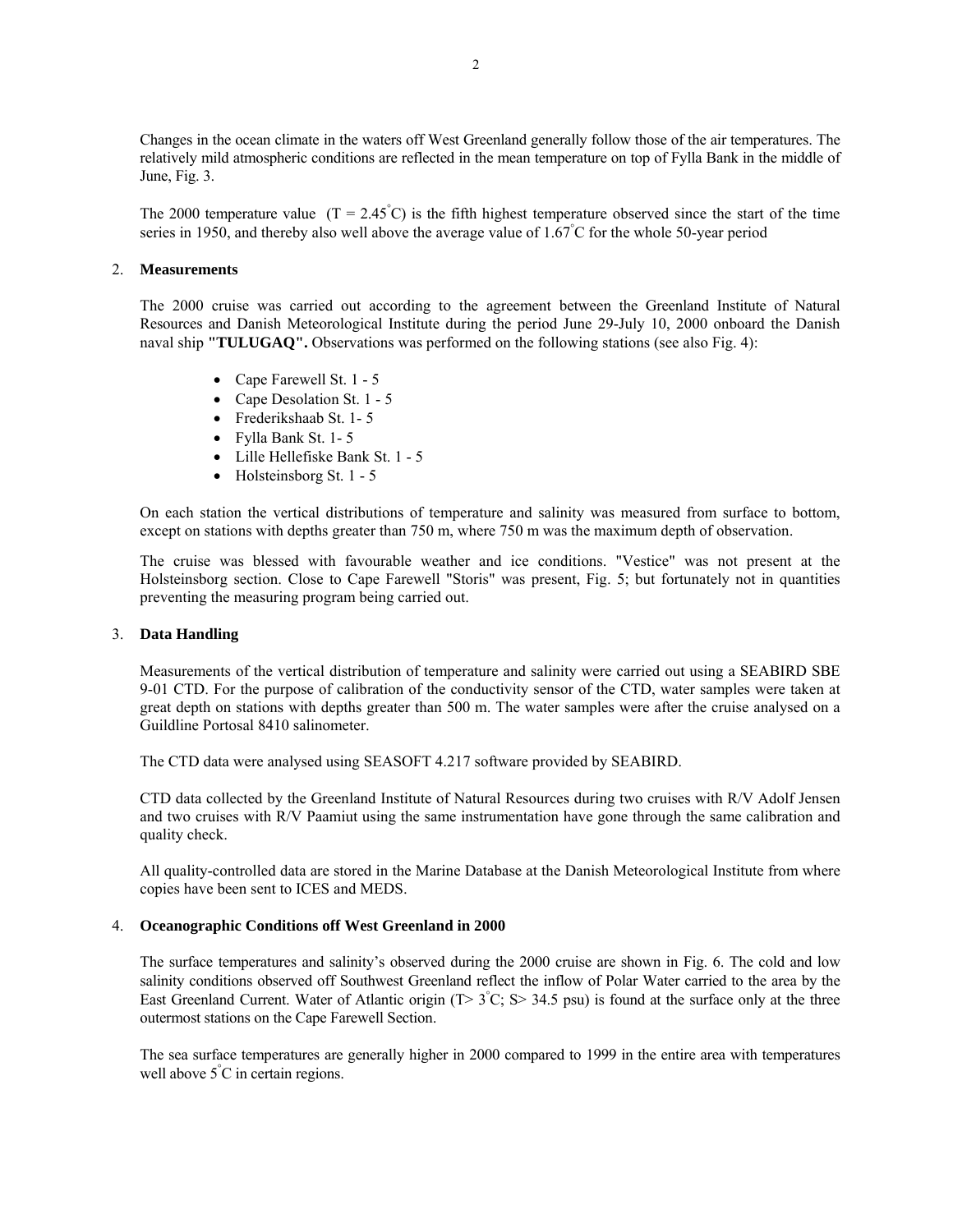The 2000 mean salinity value (33.32 psu) on top of Fylla Bank (Fig. 7) was slightly lower than in 1999, and below the average value of 33.40 psu.

Time series of the temperature and salinity conditions west of the Fylla Bank (Fylla Bank St. 4) at various depth intervals are presented in Fig. 8 a, b. The surface conditions as described above are also seen at this station. More interestingly it shall be noted that in 2000 a decrease in temperature as well as salinity compared to the previous years was observed at intermediate depth (the 50-150m and 150-400 m intervals). These two depth intervals are the domain of the Polar Water along the Southwest Greenland fishing banks. The relatively low temperature and salinity values therefore indicate increased inflow of polar water in 2000, which also can be seen in the vertical section plots displayed in Fig. 10-17.

At great depth (400-600 m) a relatively large decrease in temperature was observed in 2000 together with a slight decrease in salinity. This indicates that only Northwest Atlantic Mode Water was present at Fylla Bank in July 2000, which also can be seen in Fig. 14.

The vertical distribution of temperature, salinity and density as well as TS-relations at sections along the West Greenland coastline is given in Fig. 10-22. In addition to data from the six standard sections obtained during the TULUGAQ cruise in early-July, data from Fylla Bank in May and medio July are also presented together with data from the Disko Bay and further north obtained during the R/V PAAMIUT cruise in August.

In the surface layer relatively strong gradients between the cold, low-saline Polar Water and the warm, high-saline water of Atlantic origin was observed from Frederikshaab and southward. From Fylla Bank and northward the core of Polar Water was observed just west of the banks a depth of 50-150 m.

The development in time of the temperature and salinity conditions at Fylla Bank can be se seen in Fig. 13-15. Medio May rather cold conditions are found in the upper 150-200 m due to winter cooling. In July the surface temperatures has increased due to atmospheric heating; but the inflow of Polar Water dominates the 50-150 m depth interval just west of the bank.

At Egedesminde and northwards a cold layer is found between approximately 25 and 150 m with extreme low temperatures at around 100 m. This cold water most likely is Polar Water transported to the West Greenland waters by a side branch of the southward flowing Baffin Current.

Temperature and salinity observations at greater depth showed that pure Irminger Water  $(T \sim 4.5^{\circ}C, S > 34.95 \text{ psu})$ was not present in the area during the summer of 2000 – not even at the southernmost section at Cape Farewell. Modified Irminger Water  $(34.88 \le S \le 34.95)$  was, however, present in great quantities and was observed as far north as to the region between Little Hellefiske Bank and the Holsteinsborg section.

Northwest Atlantic Mode Water (3.5 < T < 4.5; 34.5 < S < 34.88) was observed at all sections from Cape Farewell to Nugssuaq.

# 5. **Model Simulations**

The Danish Meteorological Institute has set-up a 3D-ocean model for the Greenland Waters using the linear harmonic model Fundy (Lynch and Werner, 1987; Greenberg *et al*., 1998). The main purpose of this model implementation is the production of ocean forcing fields to the Institutes operational ice forecasting model (Kliem, 2000). The model is, however, well suited for calculations current fields, temperature and salinity fields as well as drift patterns of passive objects like plankton, fish eggs etc.

Based on the temperature and salinity observations from the TULUGAQ cruise in July 2000 the current field along the west coast of Greenland has been calculated, Fig. 9.

The model simulation reflects the main features of the ocean circulation in the West Greenland area. The northward flow along the coast with strong currents in the southern part, the deflection towards the west around 64–65°N. It is of special interest to note the large-scale eddy north 66°N transporting cold Polar Water from the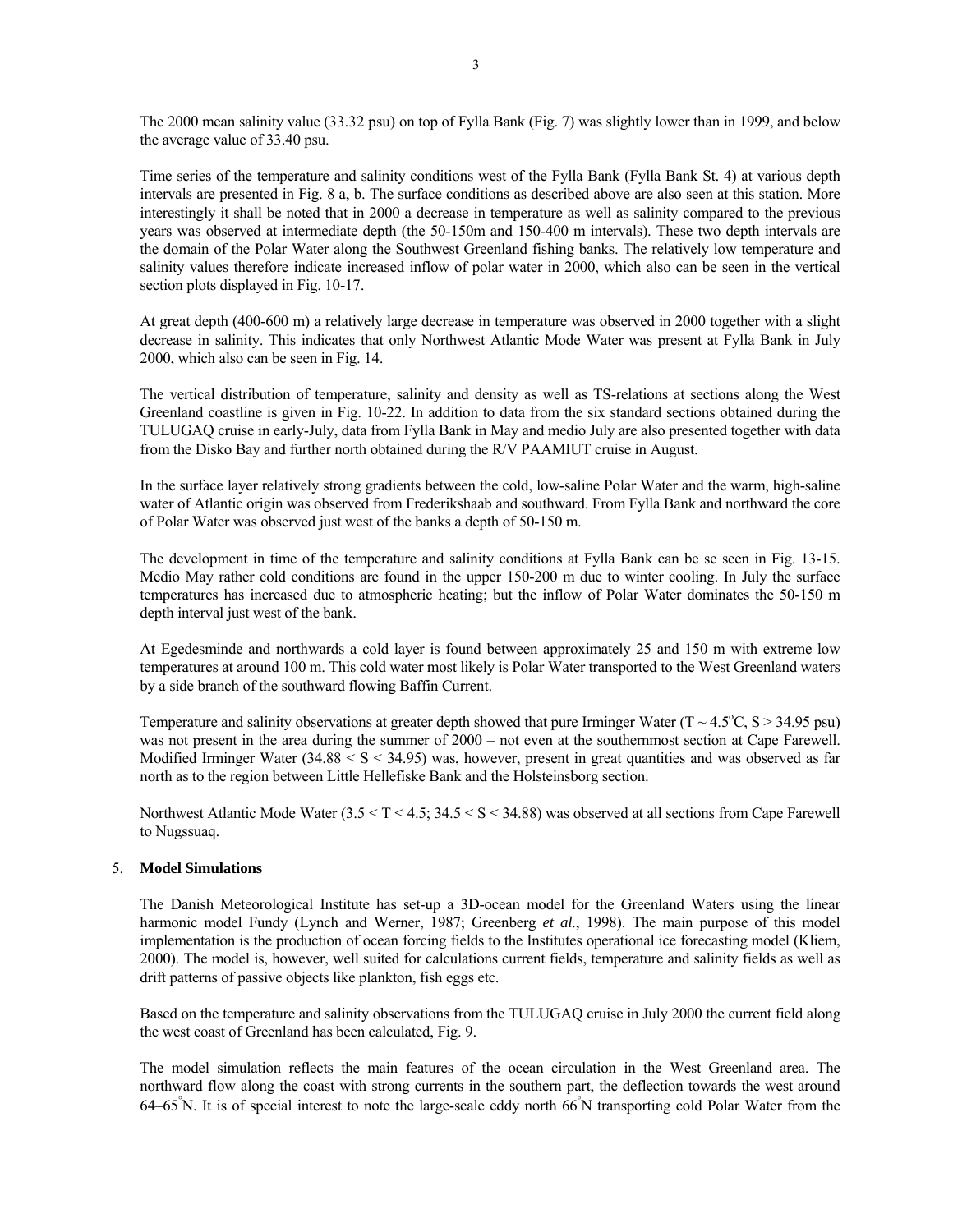4

Baffin Current towards West Greenland, since – as discussed above- this cold water was observed at the Egedesminde Section and further north in August 2000, Fig. 18; 21-22.

### 6. **Conclusions**

The oceanographic conditions off West Greenland during the summer 2000 was characterised by:

- High surface temperatures due to mild atmospheric conditions.
- Relatively high inflow of Polar Water.
- Pure Irminger Water was absent even in the Cape Farewell region

#### **References**

- GREENBERG, D. A., F. E. WERNER, and D. R. LYNCH. 1998. A diagnostic finite-element ocean circulation model in sperical-polar coordinates. *J. Atmos. Ocean. Technol*., **15**: 942-958.
- ICES. 2000. The 1999/2000 ICES Annual Ocean Climate Status Summary. Prepared by the Working Group on Oceanic Hydrography. Editor: Bill Turrell. (http://www.ices.dk/status/clim9900/)
- JONES P. D., T. JONSSON, and D. WHEELER. 1997. Extension to the North Atlantic Oscillation using early instrumental pressure observations from Gibraltar and South-West Iceland. *Int. J. Climatol*., **17**: 1433-1450.
- KLIEM, N. 2000. A sea ice forecasting system for the Cape Farewell area. *DMI Tech. Report* 00-28.
- LYNCH, D. R., and F. E.WERNER. 1987. Three-dimensional hydrodynamics on finite elements, Part I: Linearized harmonic model. *Int. J. Numer. Methods Fluids*, **7**: 871-909.



Fig. 1. Time series of the winter NAO (December to March average). After Jones *et al.* (1997) updated to the winter 1999/2000.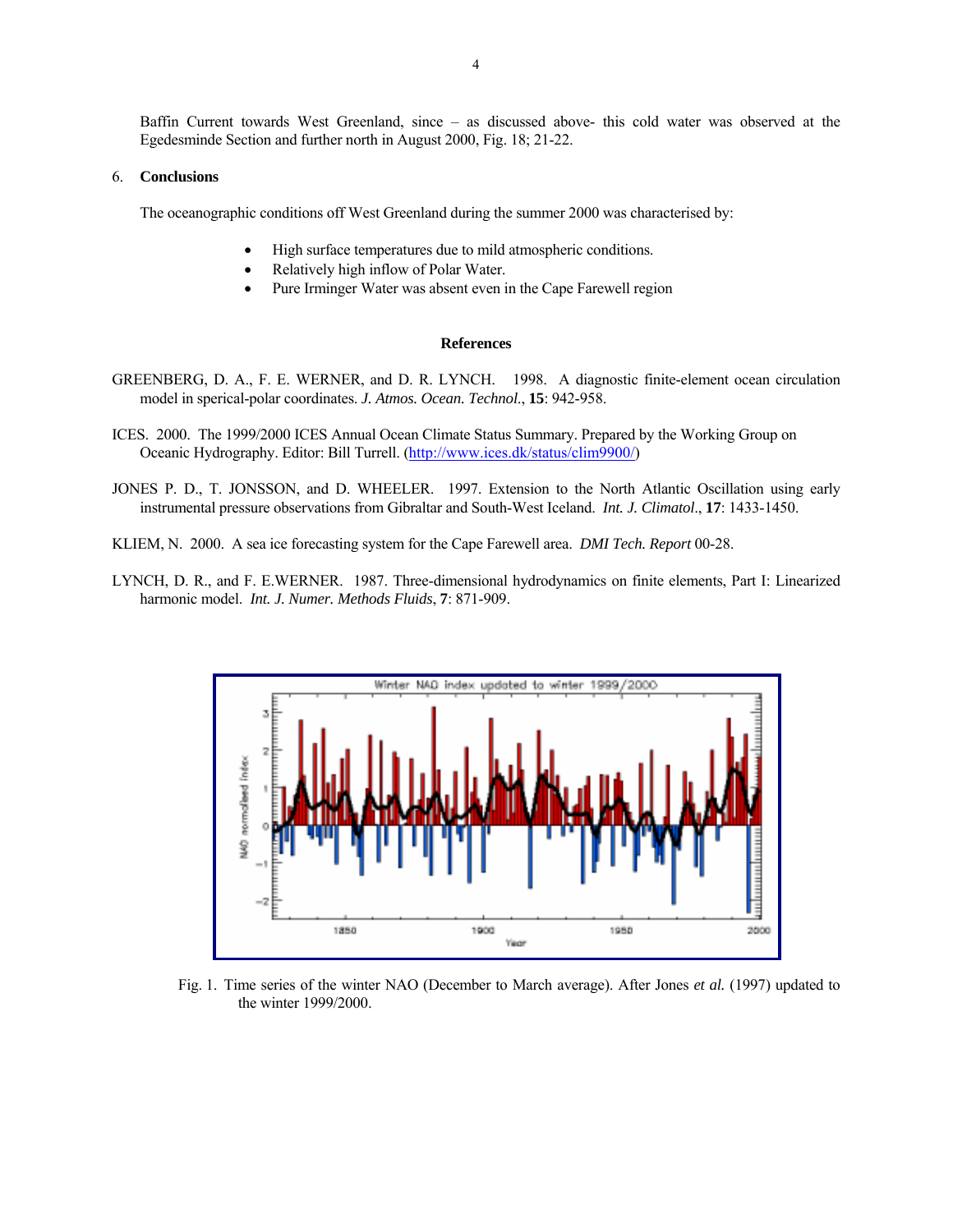

Fig. 2. Anomaly in the annual mean air temperature observed at NUUK for the period 1873 to 2000. (The anomaly is taken relative to the mean temperature for the whole period).



Fig. 3. Time series of mean temperature (observations and 3-year running mean) on top of Fylla Bank (0-40 m) in the middle of June.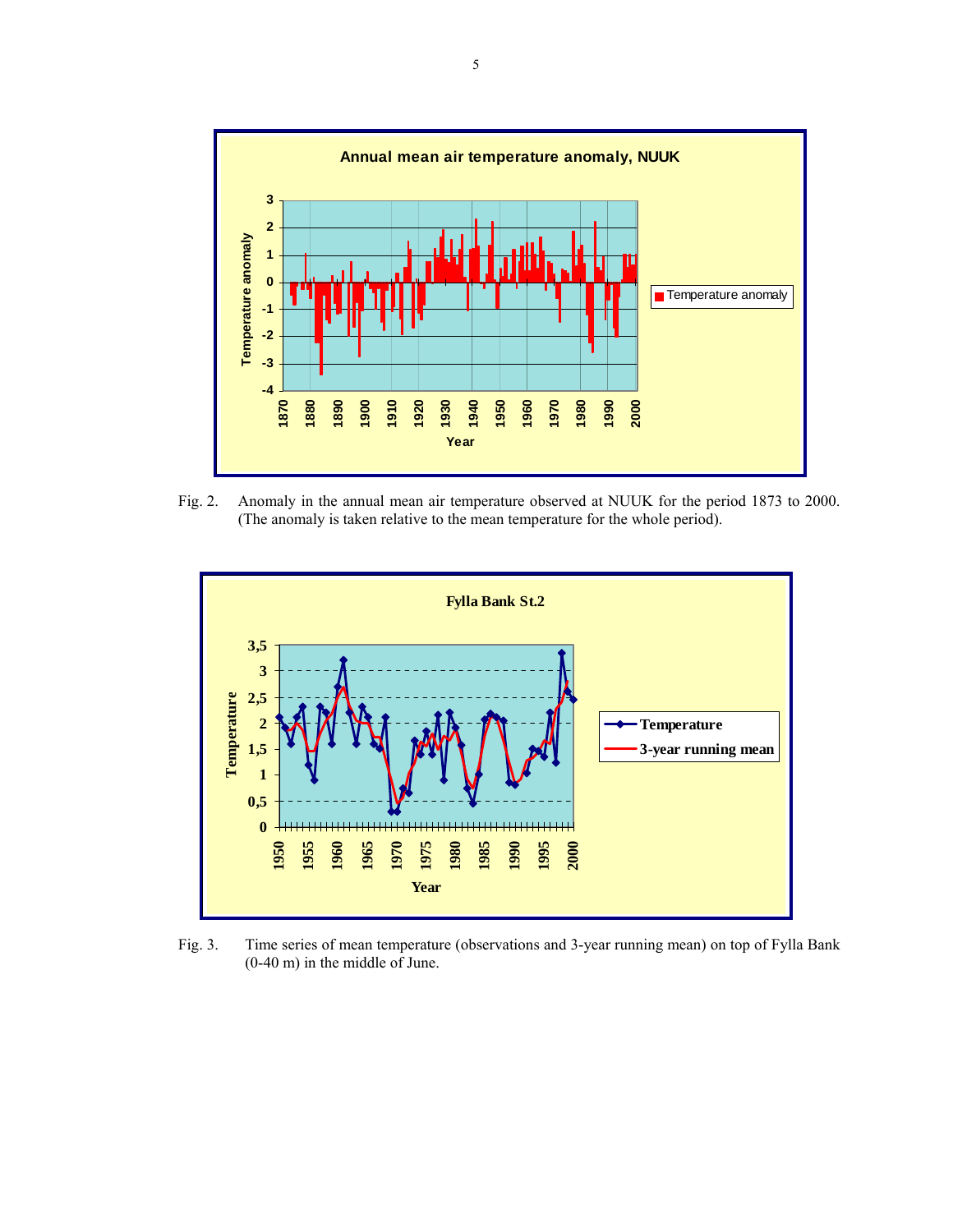

Fig. 4. Position of the standard sections off West Greenland.



Fig. 5. Distribution of sea ice in the Cape Farewell region July 2, 2000.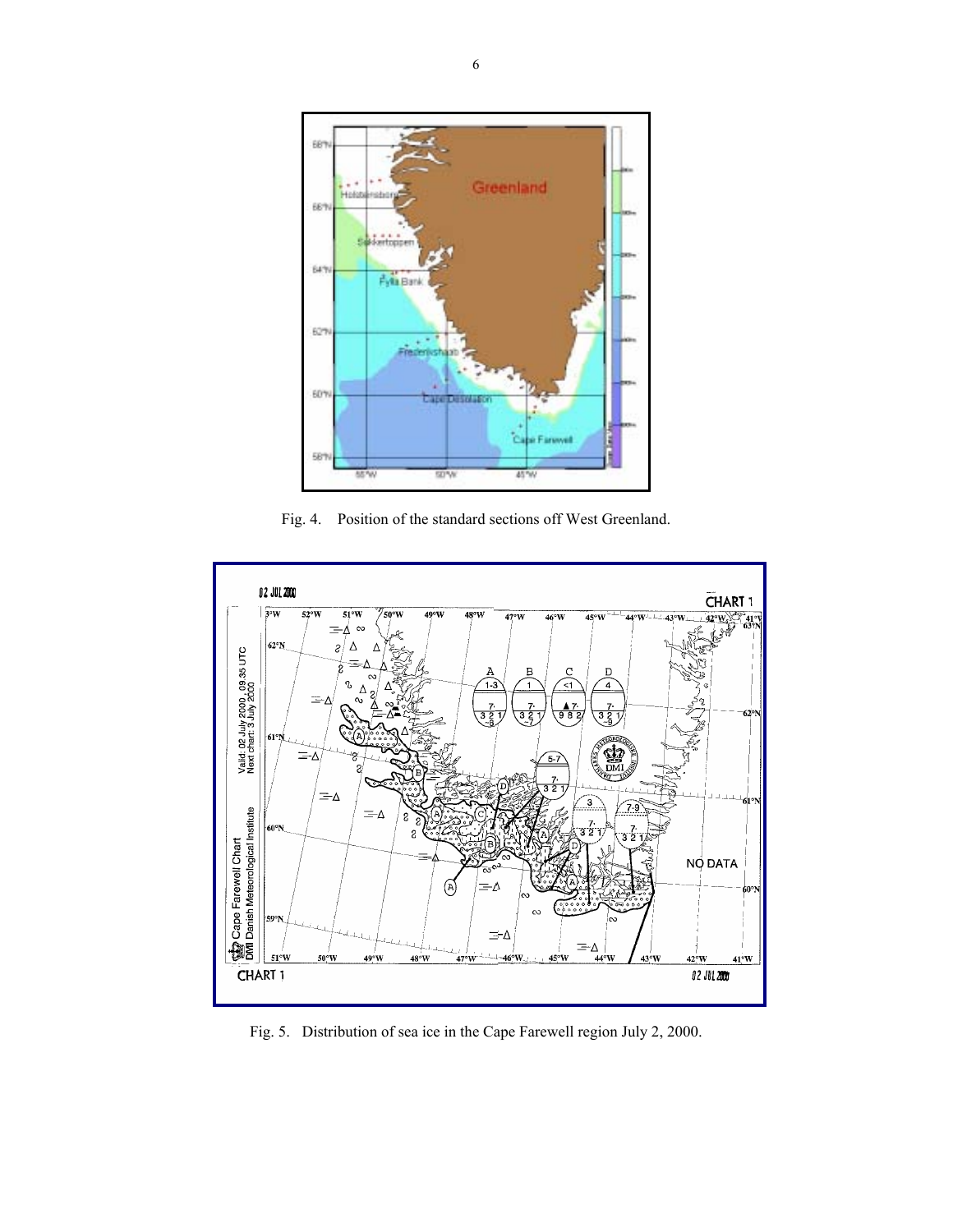

Fig. 6. Surface temperature and salinity, July 2000.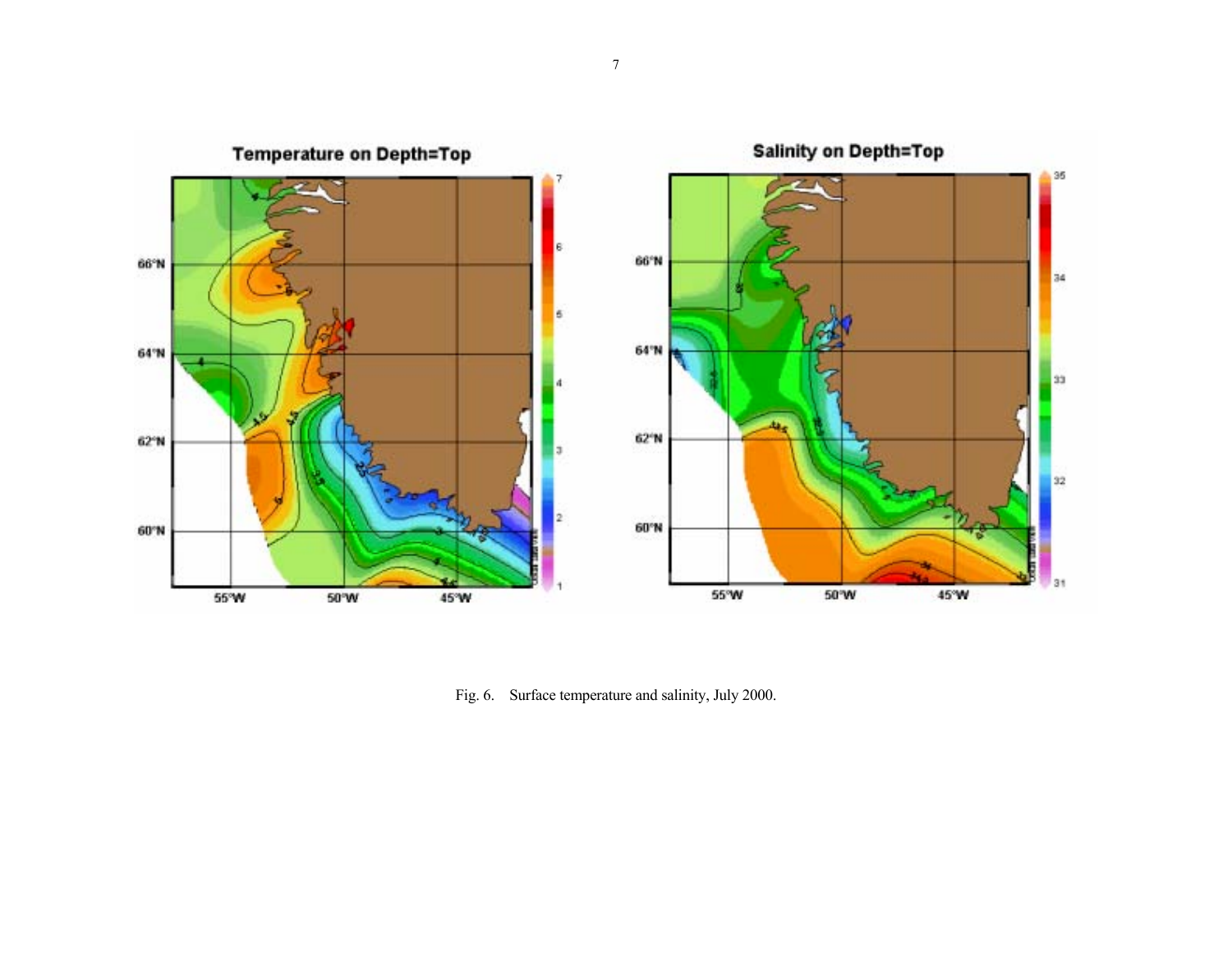

Fig. 7. Time-series of the mean salinity (observations and 3-year running mean) on top Fylla Bank (0-40m) in the middle of June.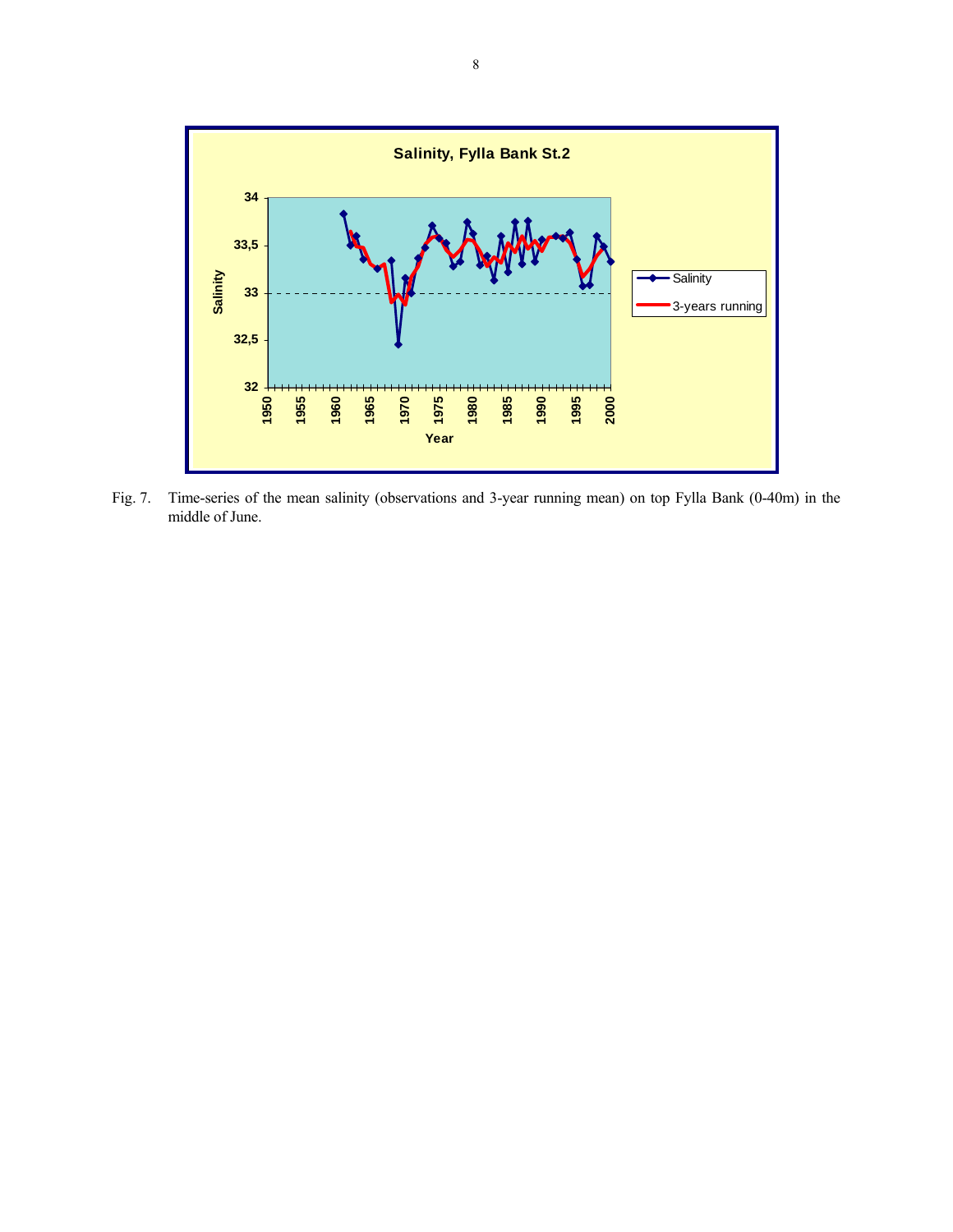





Fig. 8. Time-series of: a) mean temperature, and b) mean salinity in four depth intervals at Fylla Bank St. 4, primo July.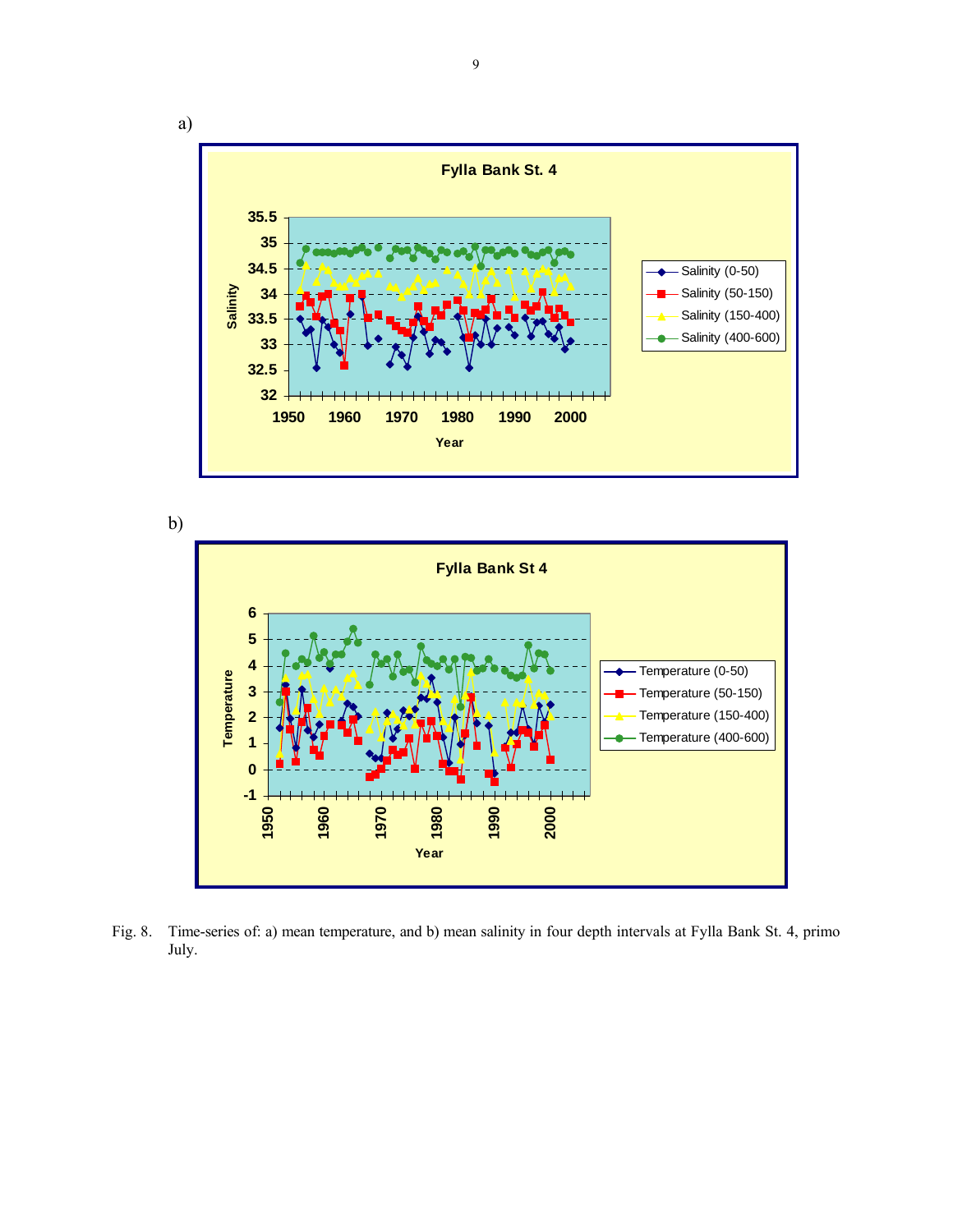

Fig. 9. Surface currents along the west coast of Greenland, first week of July 2000. The colour coding represents the surface elevation.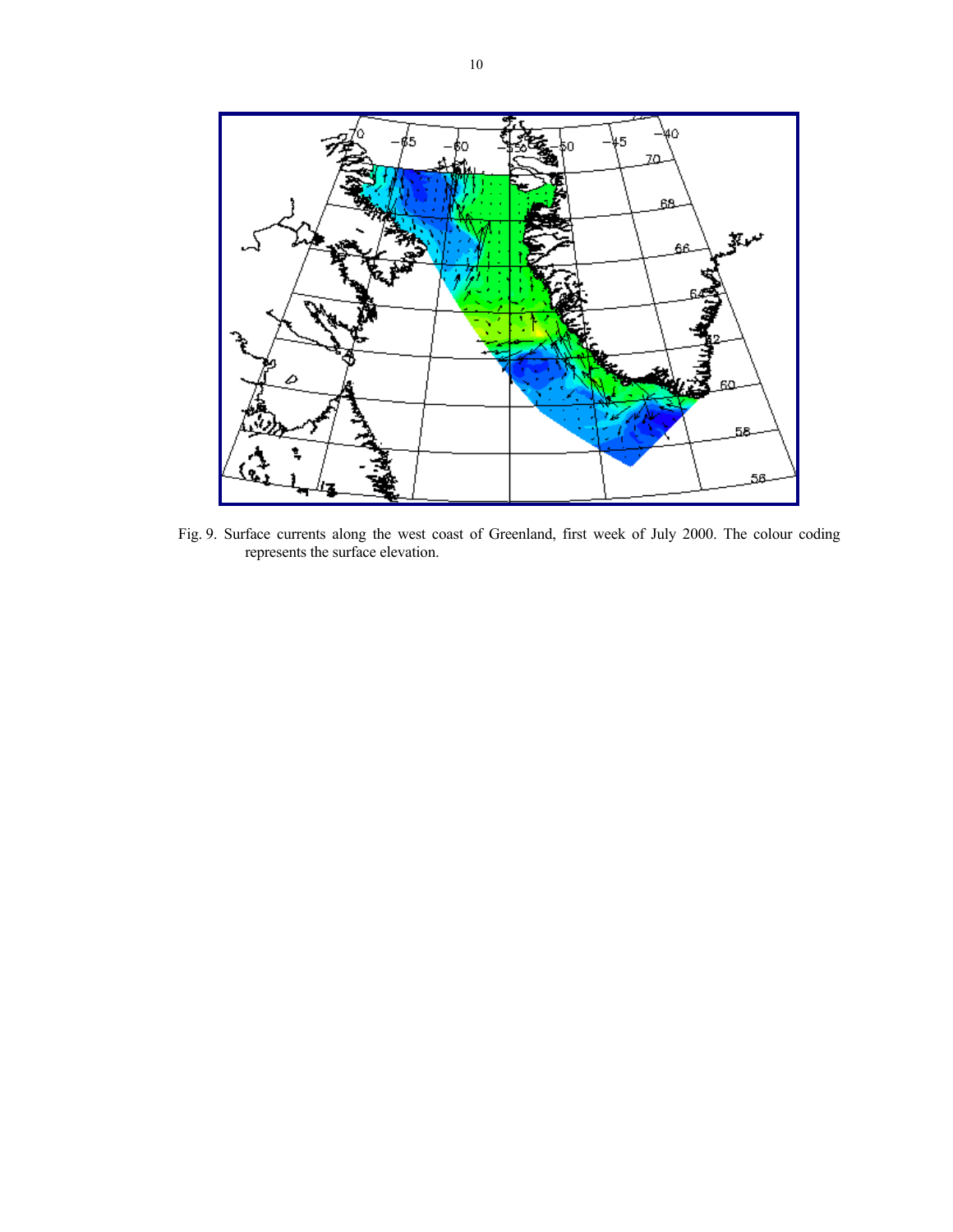

Fig. 10. Vertical distribution of temperature, salinity and density at the Cape Farewell section, June 29, 2000.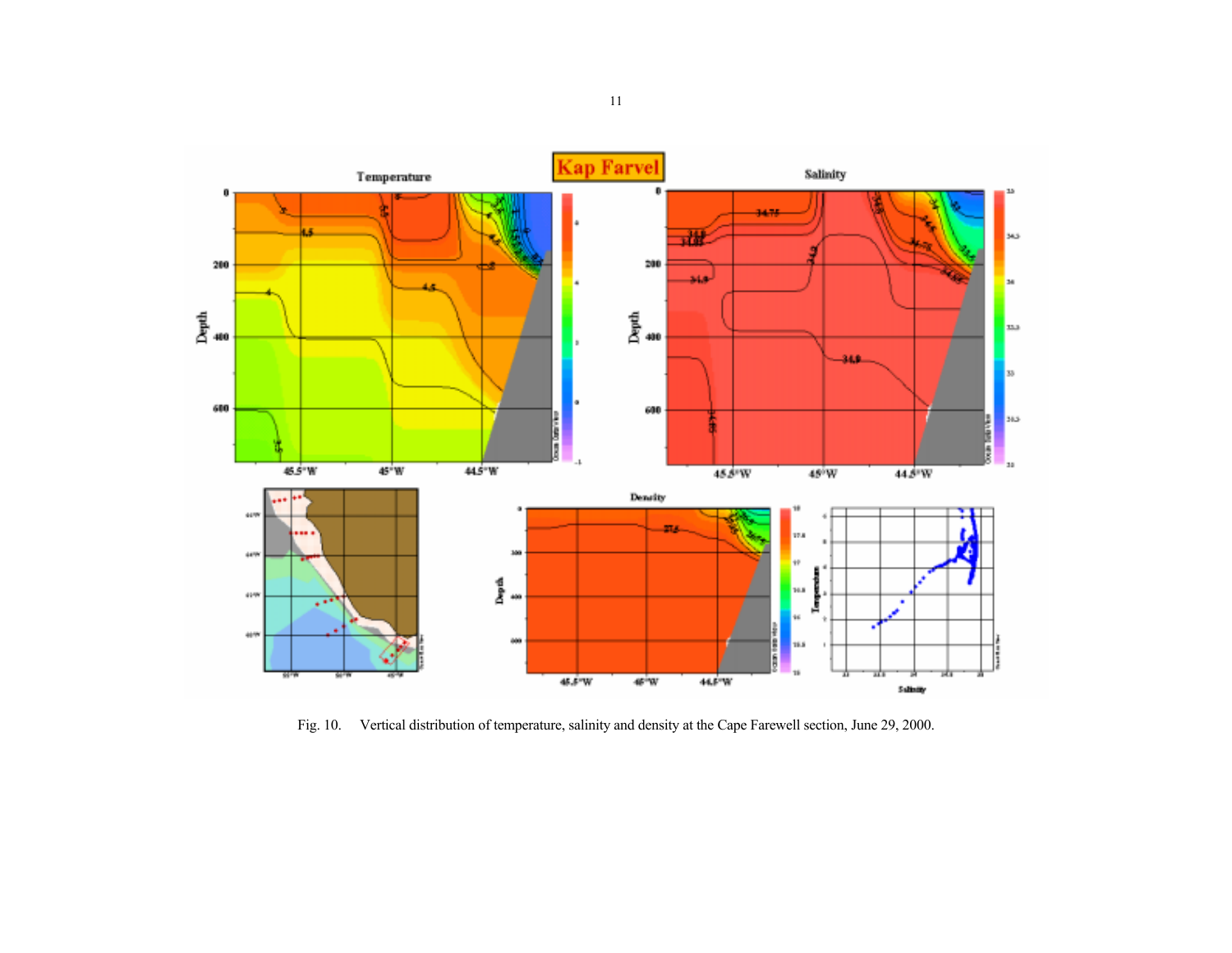

Fig. 11. Vertical distribution of temperature, salinity and density at the Cape Desolation Section, July 1, 2000.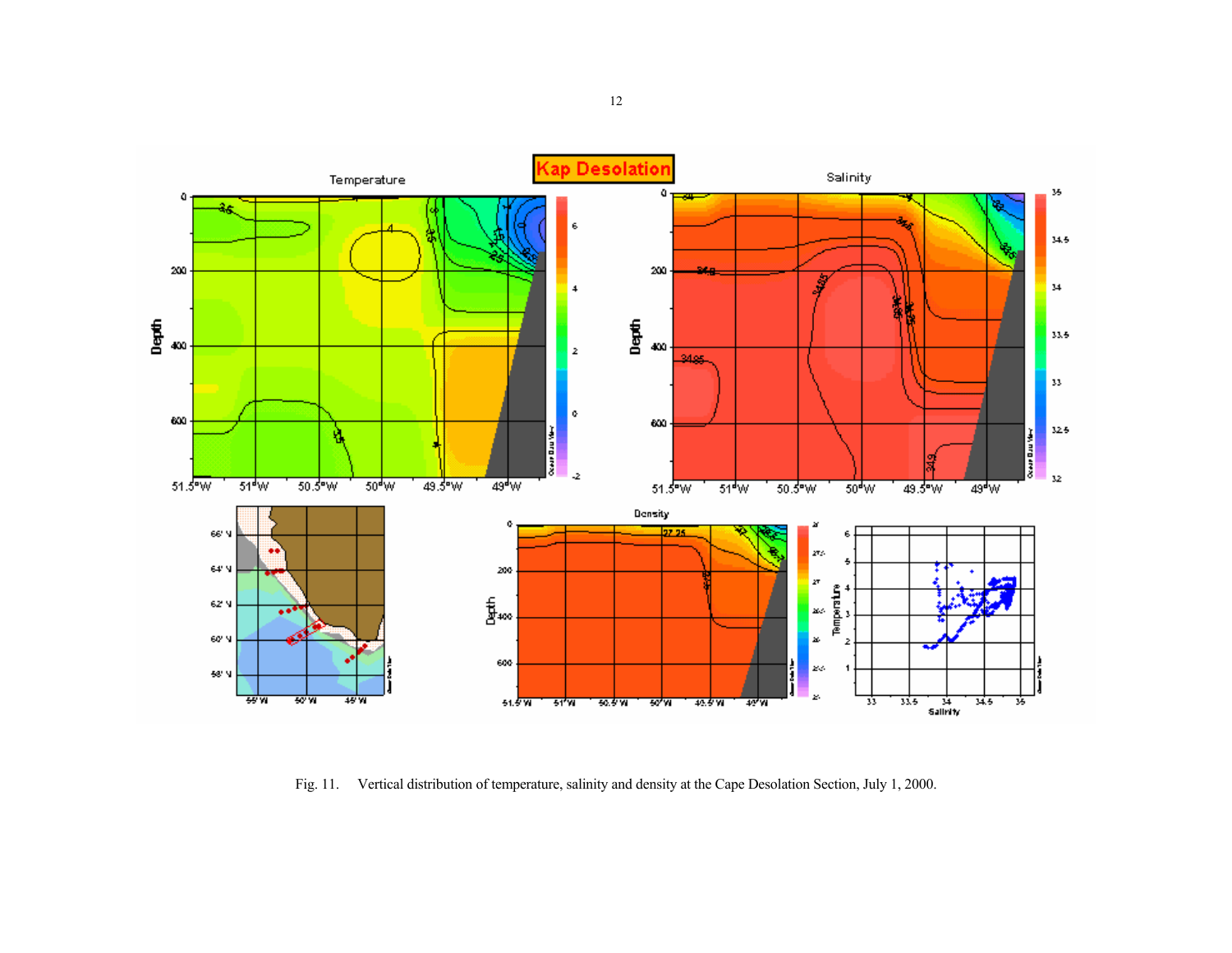

Fig. 12. Vertical distribution of temperature, salinity and density at the Frederikshaab Section, July 4, 2000.

13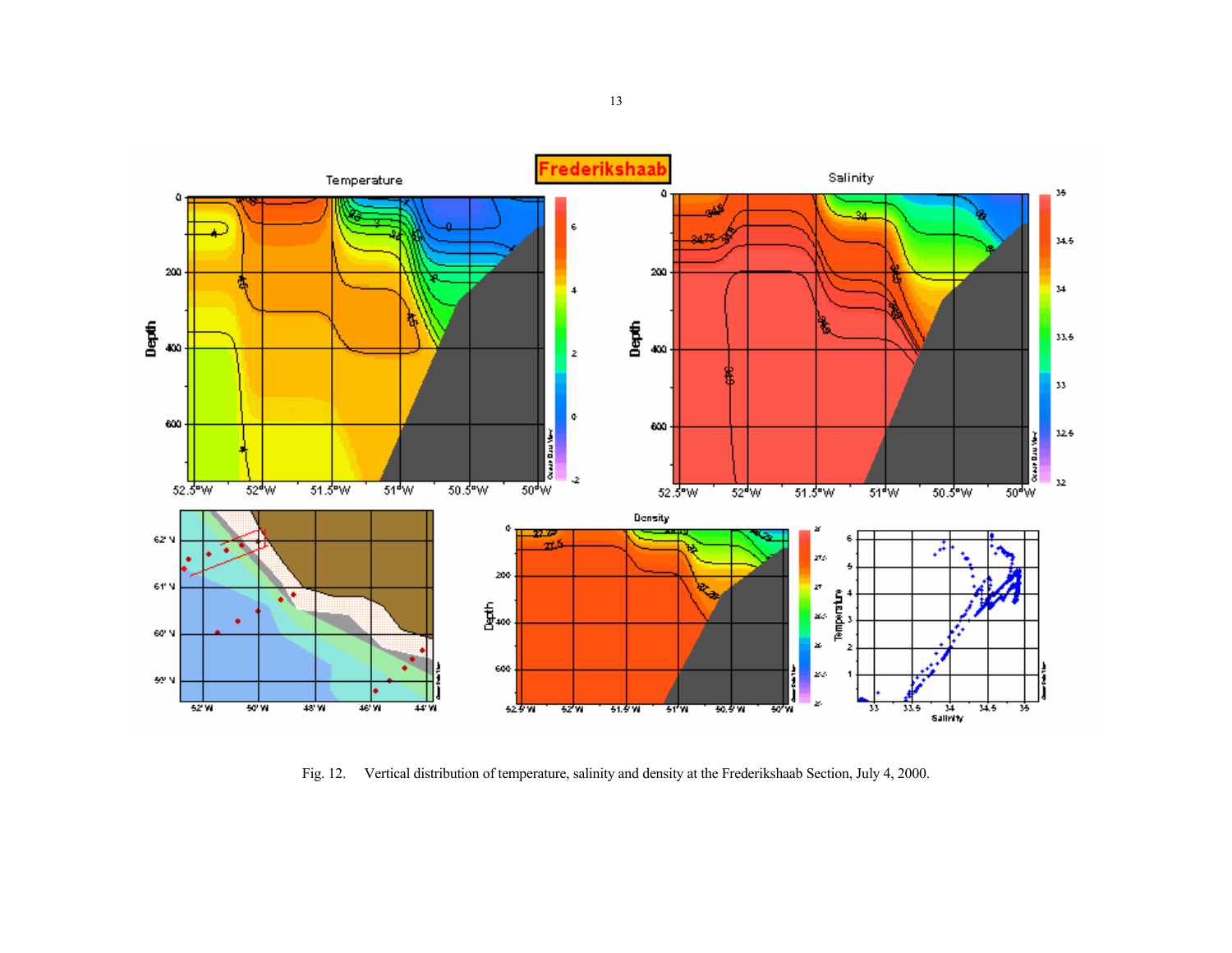

Fig. 13. Vertical distribution of temperature, salinity and density at the Fylla Bank Section, May 12, 2000.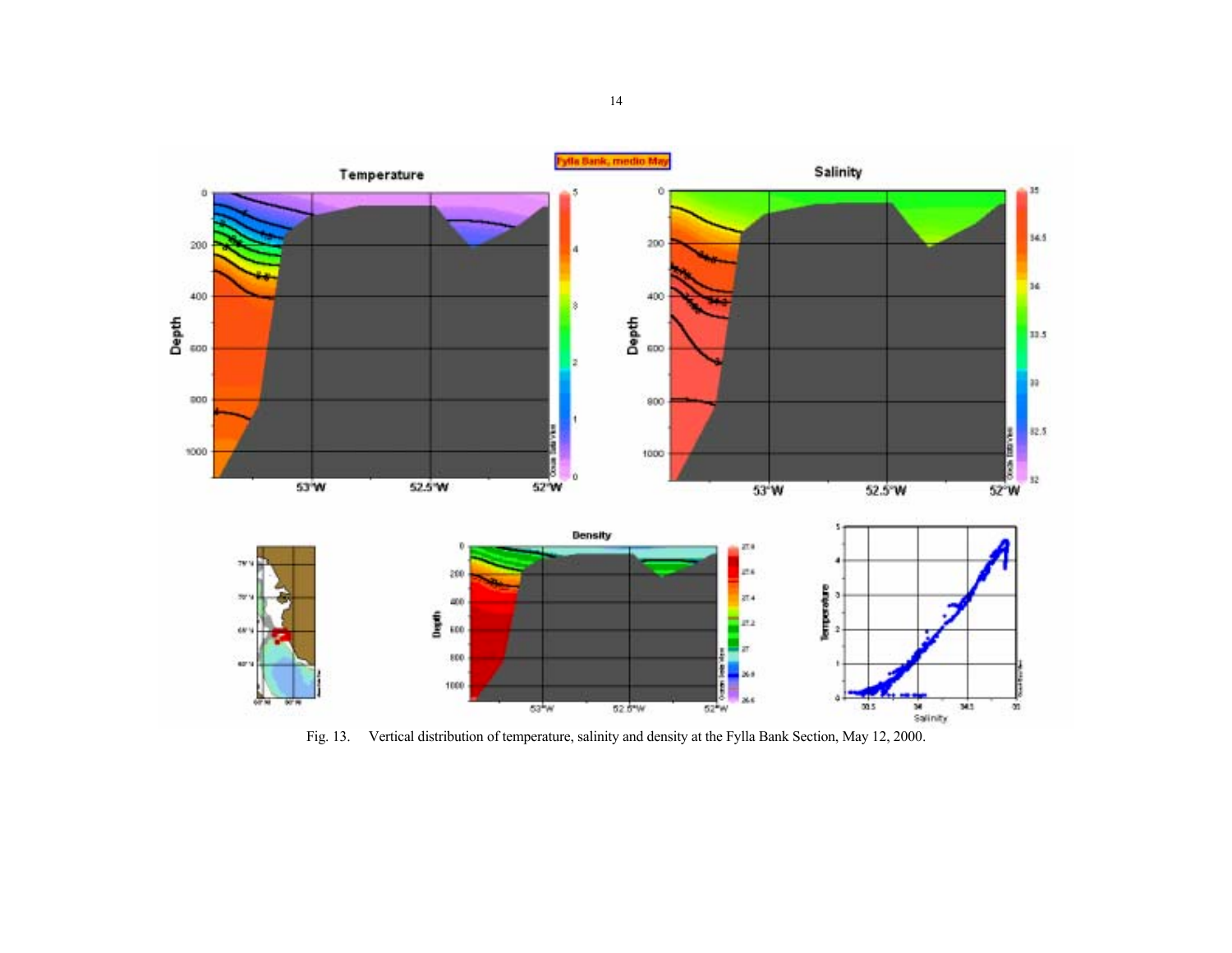

Fig. 14. Vertical distribution of temperature, salinity and density at the Fylla Bank Section, July 9, 2000.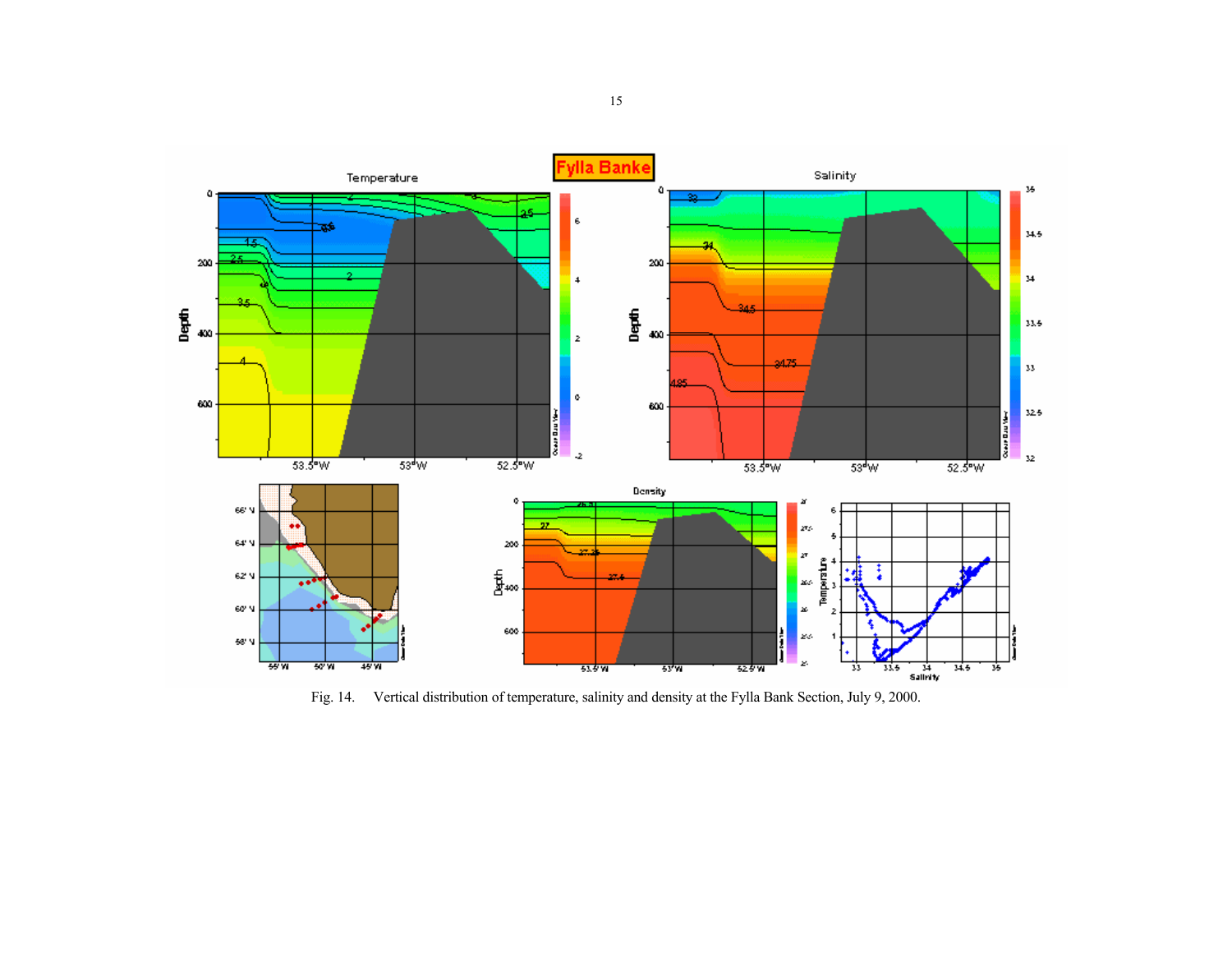

Fig. 15. Vertical distribution of temperature, salinity and density at the Fylla Bank Section, July 15, 2000.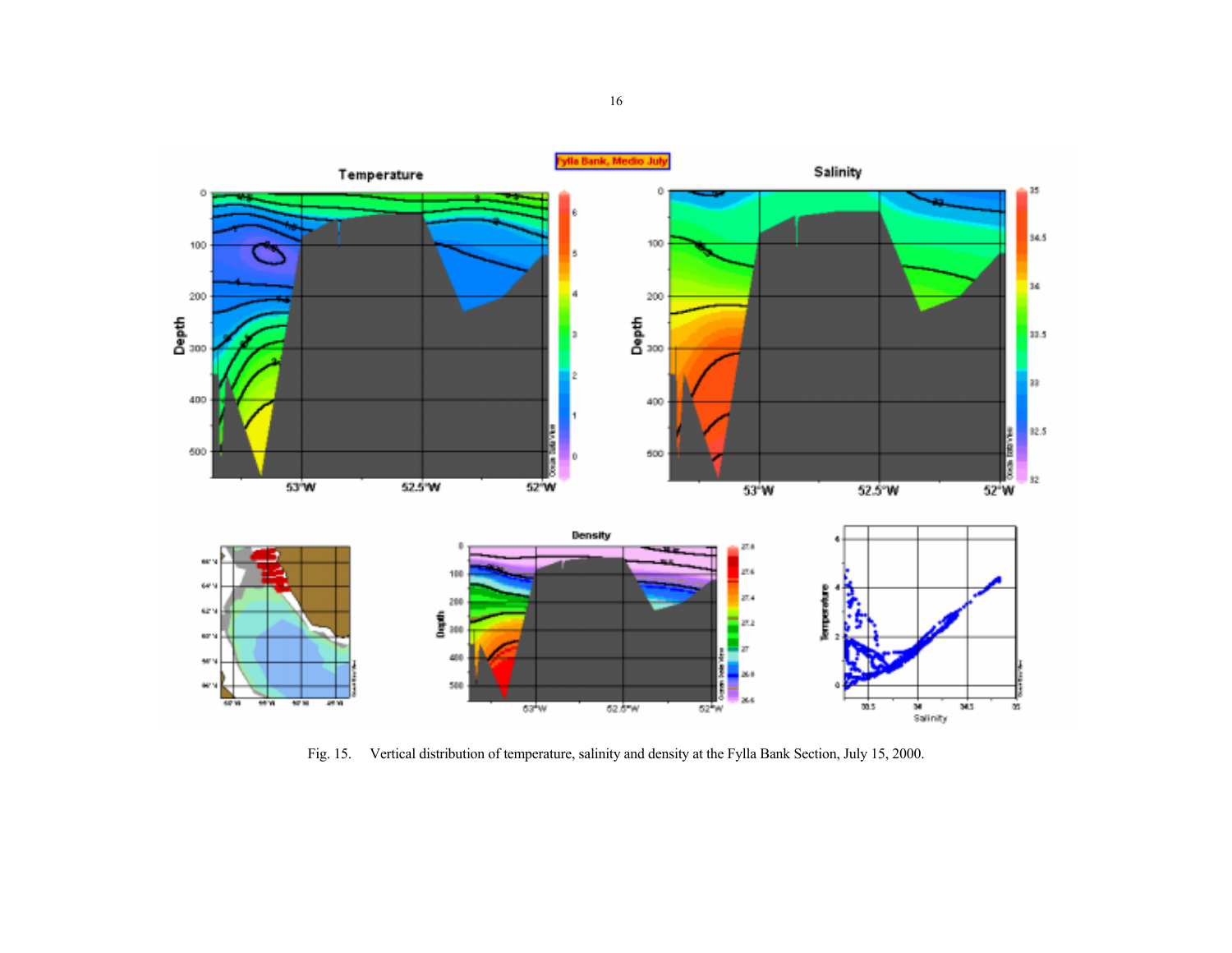

Fig. 16. Vertical distribution of temperature, salinity and density at the Lille Hellefiske Bank Section, July 9, 2000.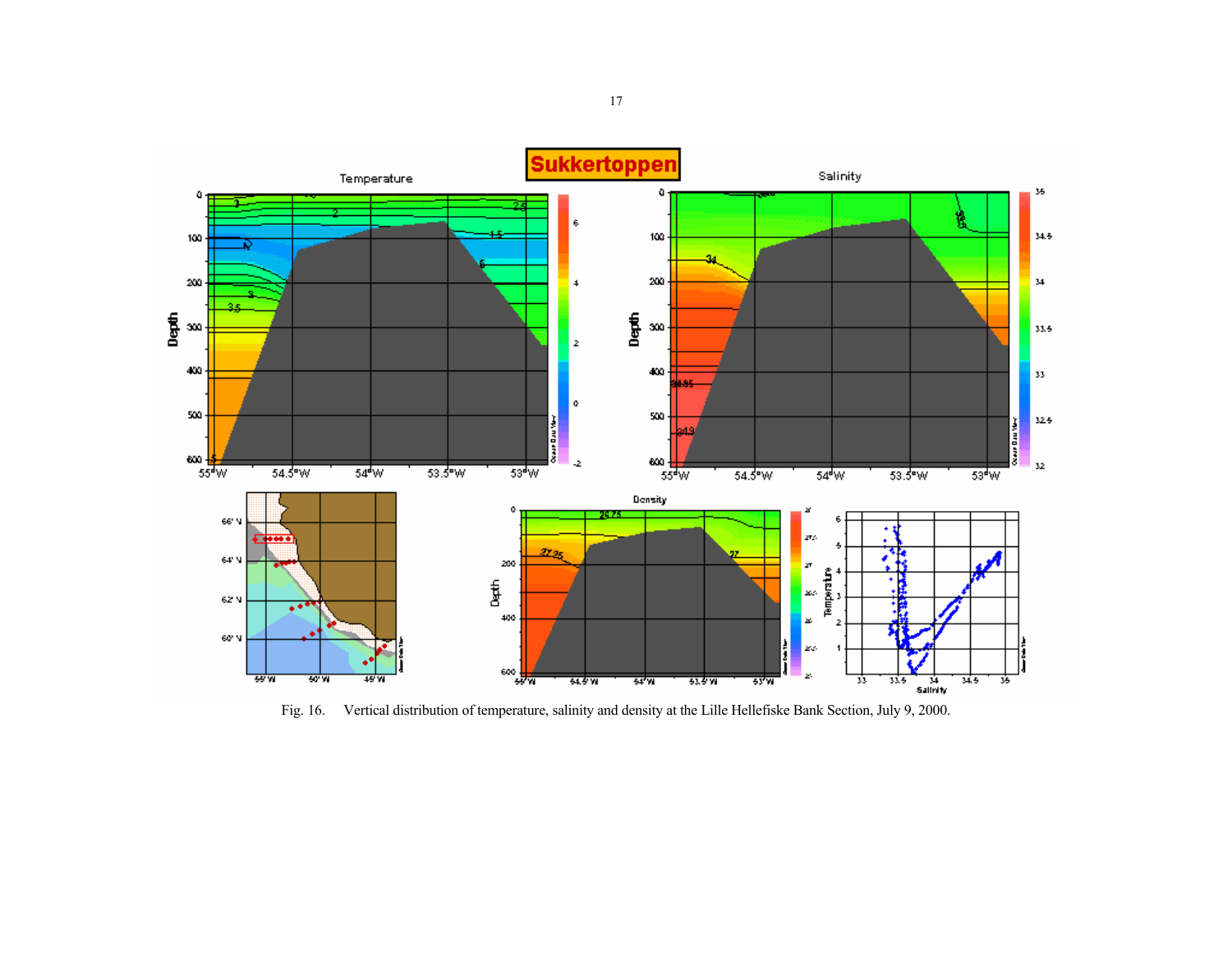

Fig. 17. Vertical distribution of temperature, salinity and density at the Holsteinsborg Section, July 10, 2000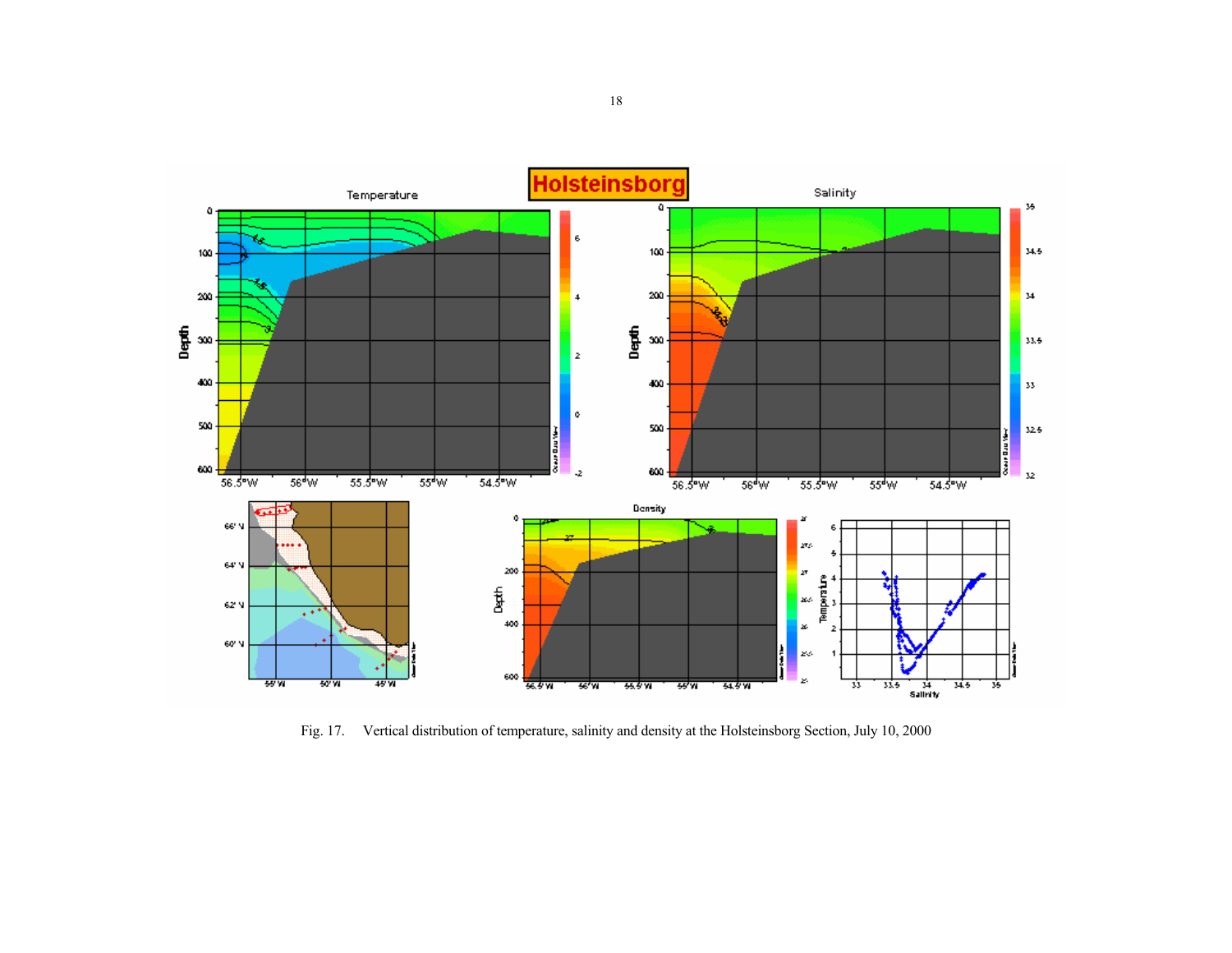

Fig. 18. Vertical distribution of temperature, salinity and density at the Egedesminde Section, August 6, 2000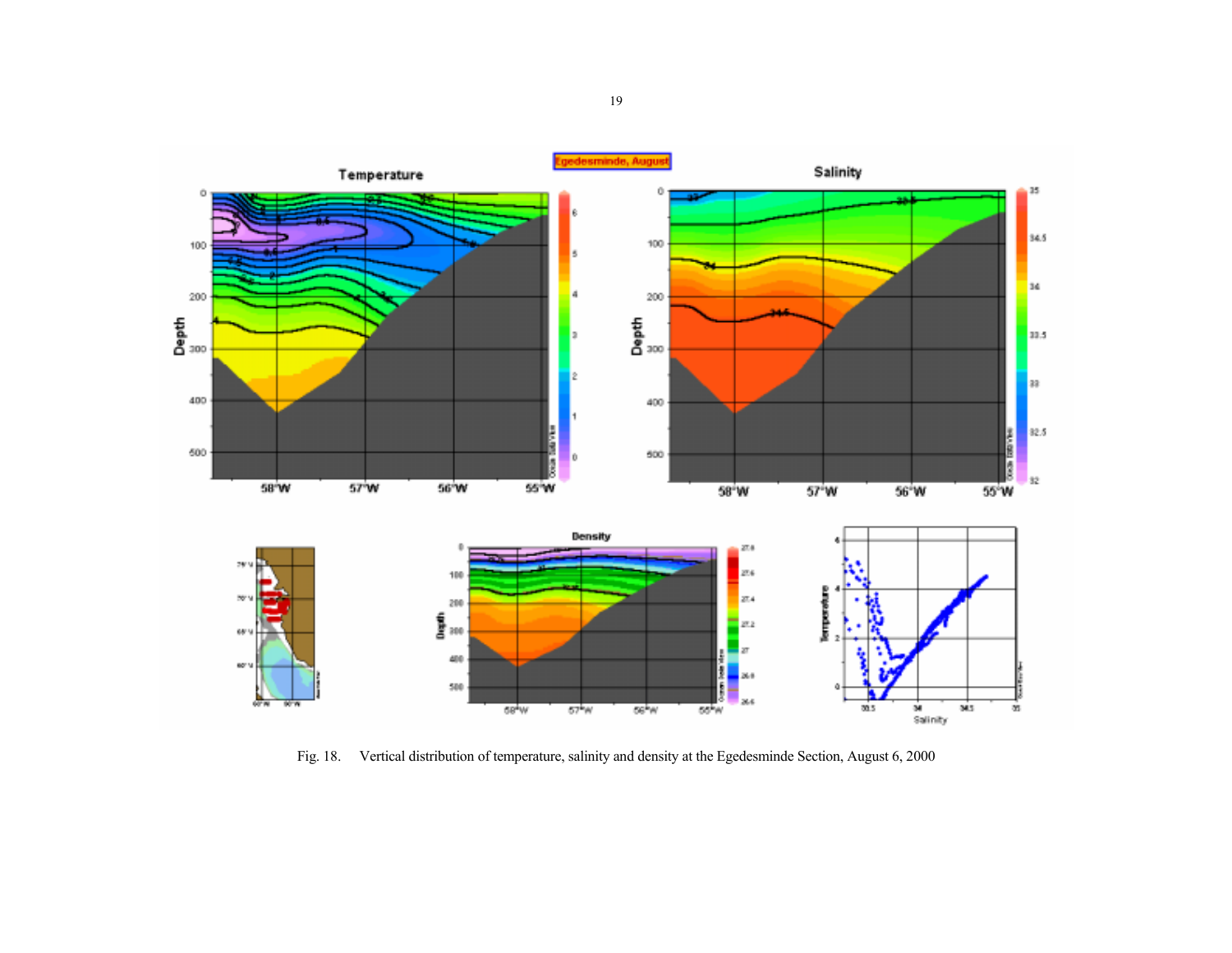

Fig. 19. Vertical distribution of temperature, salinity and density at the Godhavn-Egedesminde Section, August 14, 2000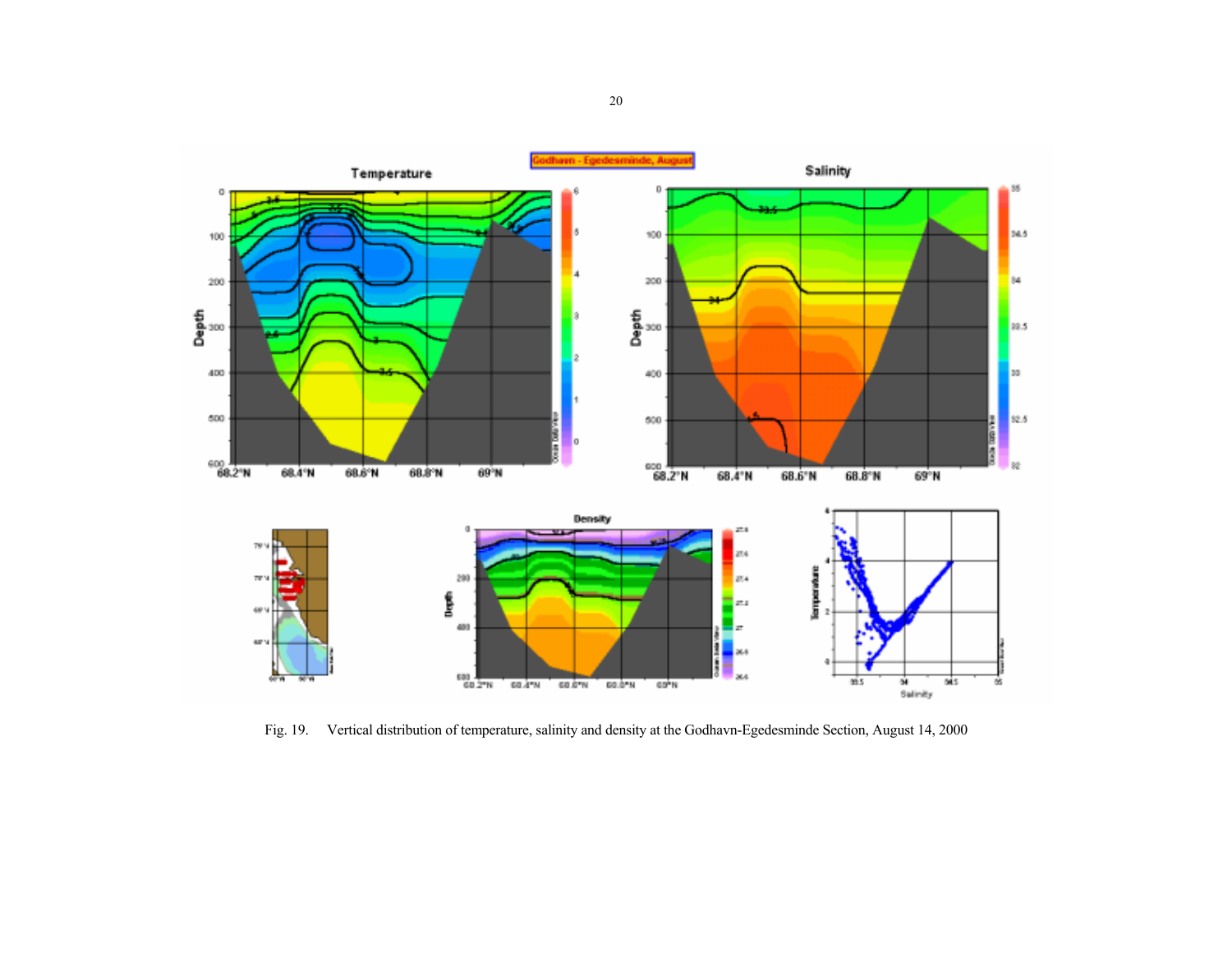

Fig. 20. Vertical distribution of temperature, salinity and density at the Jakobshavn Section, August 24, 2000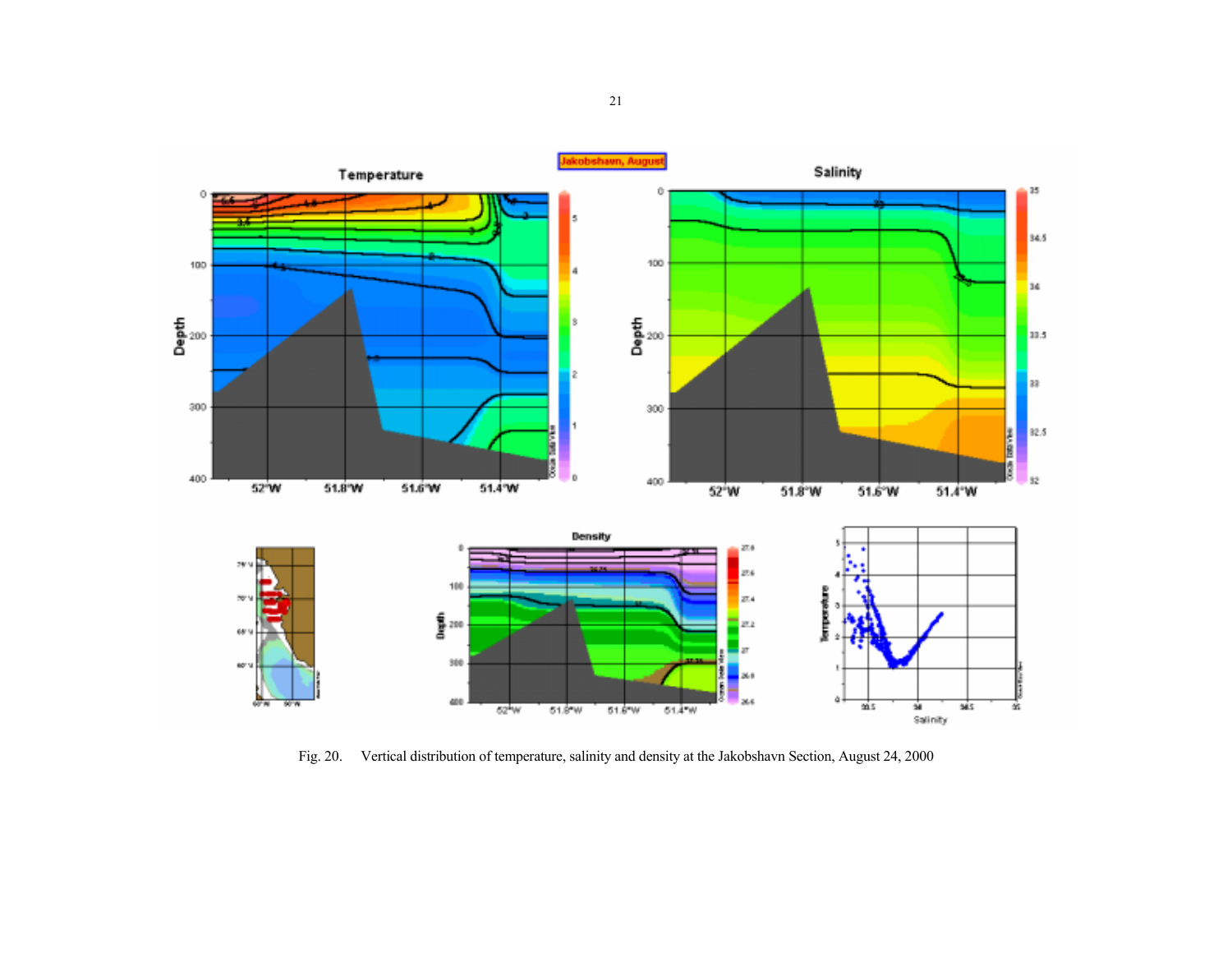

Fig. 21. Vertical distribution of temperature, salinity and density at the Nugssuaq Section, August 20, 2000